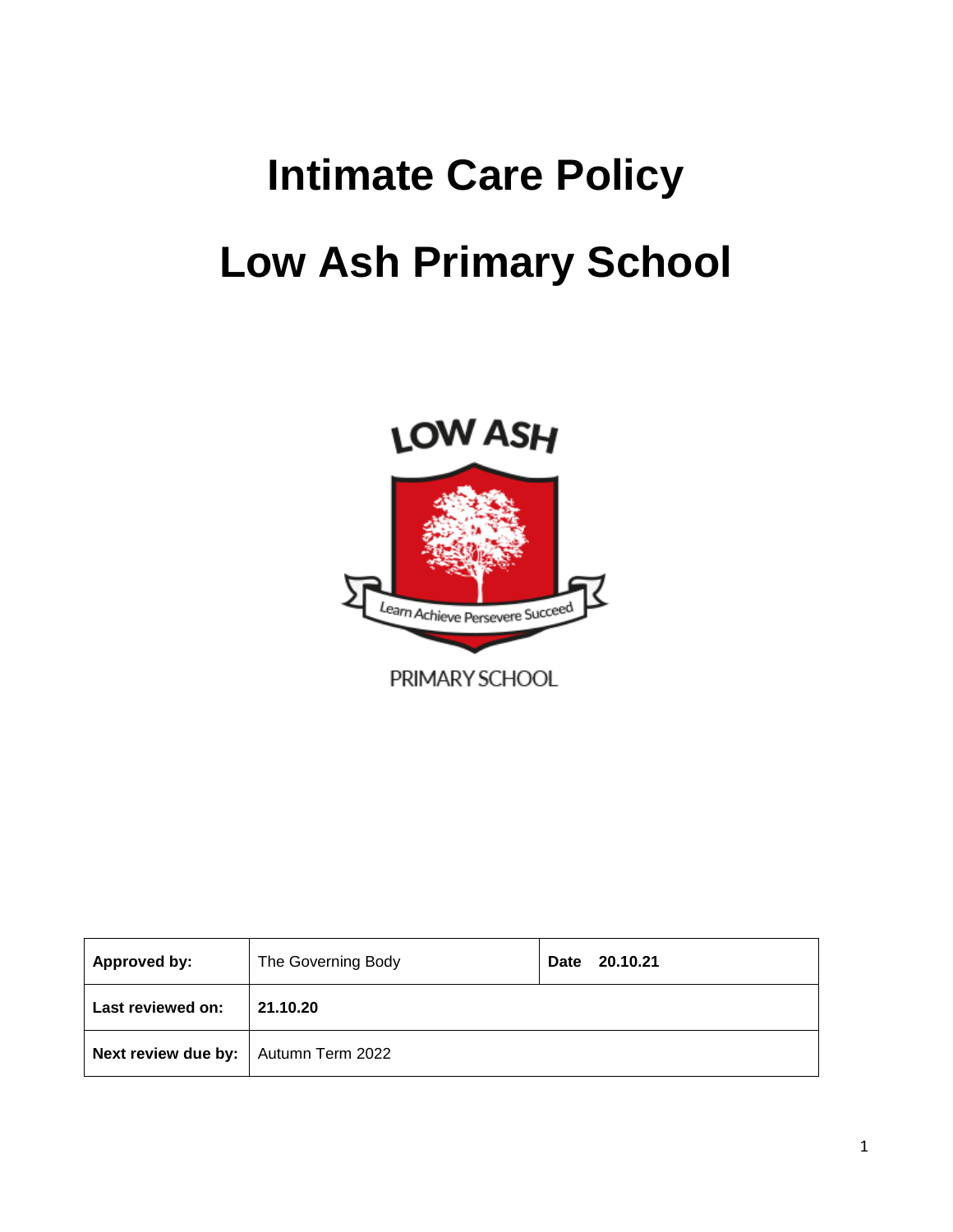#### **INTRODUCTION**

Intimate care involves helping children with aspects of personal care that other children undertake for themselves.

These guidelines should be viewed as expectations upon staff, which are designed to protect both children and staff alike. In situations where a member of staff potentially breaches these expectations, other staff should be able to question this in a constructive manner.

Staff should be advised that if they are not comfortable with any aspect of the agreed guidelines, they should seek advice from the Senior Leadership Team. For example, if they do not wish to conduct intimate care on a 1:1 basis, this should be discussed, and alternative arrangements considered. For example, it may be possible to have a second member of staff in an adjoining room or nearby so that they are close to hand but do not compromise the child's sense of privacy.

At Low Ash Primary, we firmly believe that all children should be able to participate in all aspects of school life with **safety and dignity**. The purpose of this policy at Low Ash Primary School is to:

- Uphold rights to privacy and dignity
- Identify situations which have elements of close personal / intimate contact
- Recognise the responsibilities of the adults involved
- Safeguard all from any misinterpretation of action
- Ensure consistency of action whilst being sensitive to individual need

The guidelines cover a variety of activities and must be followed in the context of Child Protection and Health and Safety.

#### **CHILD PROTECTION**

All child protection issues must be reported to a Named Person and matters should follow the Child Protection Policy.

#### **HEALTH AND SAFETY**

All staff should be aware of and adhere to the general Health and Safety Guidelines as documented by the LEA and the school. Any Health and Safety concerns or queries should be reported to the Headteachers and/or Site Manager who will act upon the information.

#### **THE ROLE OF VOLUNTEER HELPERS**

Volunteer helpers/ parent helpers should not assist with intimate care of children.

All voluntary helpers will be required to be DBS checked and should not be left in sole charge of children/a child.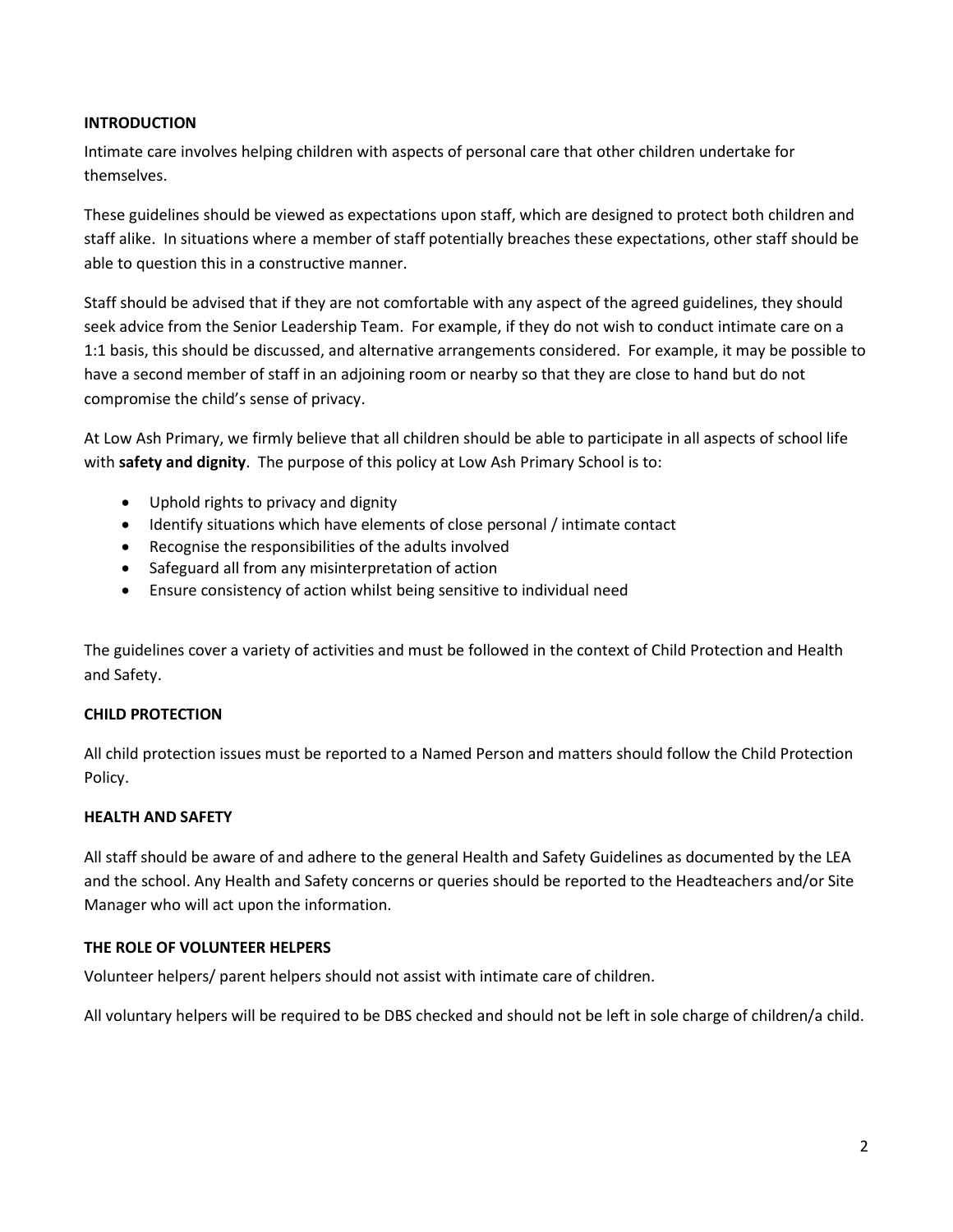#### **GUIDELINES FOR GOOD PRACTICE**

(adapted from the Chailey Heritage centre, a nationally recognised centre for the education, assessment, treatment and support of children with physical and multiple disabilities.)

#### **Treat every child with dignity and respect and ensure privacy appropriate to the child's age and the situation.**

Privacy is an important issue. Much intimate care is carried out by one staff member alone with one child. Low Ash Primary believes this practice should be *actively supported* unless the task requires two people. Having people working alone does increase the opportunity for possible abuse. However, this is balanced by the loss of privacy and lack of trust implied if two people have to be present – quite apart from the practical difficulties. It should also be noted that the presence of two people does not guarantee the safety of the child or young person - organised abuse by several perpetrators can, and does, take place. Therefore, staff should be supported in carrying out the intimate care of children alone unless the task requires the presence of two people. Where possible, the member of staff carrying out intimate care should be someone chosen by the child or young person. For older children (eight years and above) it is preferable if the member of staff is the same gender as the young person. However, this is not always possible in practice. The person providing intimate care in our school will normally be the known teaching assistant(s) within your child's class or phase team.

#### **Involve the child as far as possible in his or her own intimate care.**

Try to avoid doing things for a child that s/he can do alone and if a child is able to help ensure that s/he is given the chance to do so. This is as important for tasks such as removing underclothes as it is for washing the private parts of a child's body. Support children in doing all that they can themselves. If a child is fully dependent on you, talk with her or him about what you are doing and give choices where possible.

#### **Be responsive to a child's reactions**.

It is appropriate to "check" your practice by asking the child – particularly a child that you have not previously cared for – "Is it OK to do it this way?" "Can you wash there?; "How does mummy do that?". If a child expresses dislike of a certain person carrying out her or his intimate care, try and find out why. Conversely, if a child has a "grudge" against you or dislikes you for some reason, ensure your line manager is aware of this.

#### **Make sure that practice in intimate care is as consistent as possible.**

The Senior Leadership Team has a responsibility for ensuring staff have a "care planned" approach. This means that there is a planned approach to intimate care across the school, but which is flexible enough to be planned to meet the specific needs (and wishes as appropriate) of individuals. For example, do you use a flannel to wash a child's private parts rather than bare hands? Do you pull back a child's foreskin as part of daily washing? Is care during menstruation consistent across different staff? Any child requiring regular intimate care will have a written Personal Intimate Care Plan, agreed and signed by parents and all staff involved with her/his care.

#### **Never do something unless you know how to do it.**

If you are not sure how to do something, *ask*. If you need to be shown more than once, ask again. Certain intimate care or treatment procedures, such as rectal examinations, must only be carried out by nursing or medical staff. Other procedures, such as giving rectal Valium, suppositories or intermittent catheterisation, must only be carried out by staff who have been formally trained and assessed as competent.

#### **If you are concerned that during the intimate care of a child:**

• You accidentally hurt the child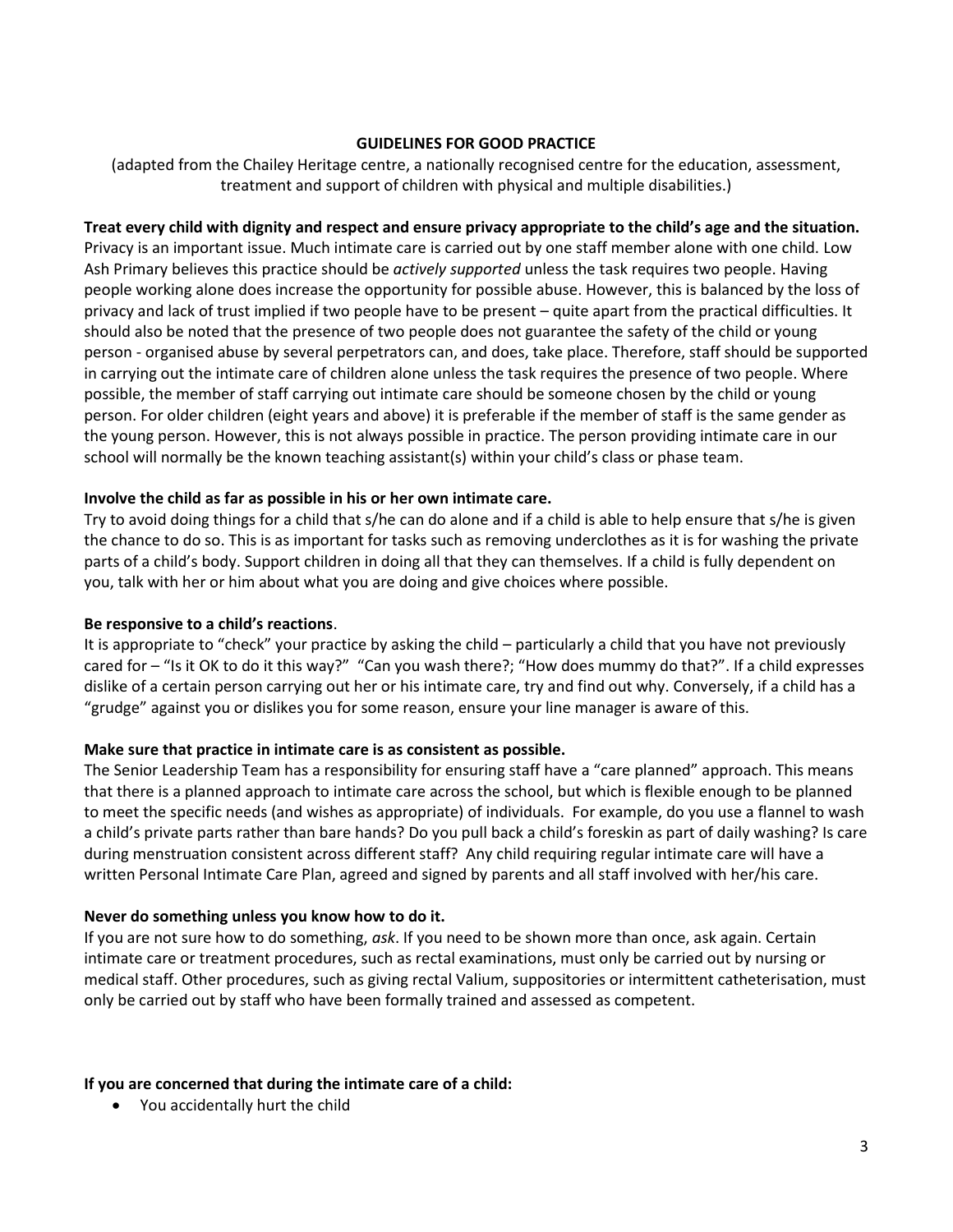- The child seems sore or unusually tender in the genital area
- The child appears to be sexually aroused by your actions
- The child misunderstands or misinterprets something
- The child has a very emotional reaction without apparent cause (sudden crying or shouting)

Report any such incident as soon as possible to another person working with you and make a brief written note of it. This is for two reasons: first, because some of these could be cause for concern, and secondly, because the child or another adult might possibly misconstrue something you have done.

Additionally, if you are a member of staff who has noticed that a child's demeanour has changed directly following intimate care, e.g. sudden distress or withdrawal, this should be noted in writing and discussed with your designated person for child protection.

#### **Encourage the child to have a positive image of her or his own body.**

Confident, assertive children who feel their body belongs to them are less vulnerable to abuse. As well as the basics like privacy, the approach you take to a child's intimate care can convey lots of messages about what her or his body is "worth". Your attitude to the child's intimate care is important. As far as appropriate and keeping in mind the child's age, routine care of a child should be enjoyable, relaxed and fun. Intimate care is to some extent individually defined, and varies according to personal experience, cultural expectations and gender. Low Ash Primary recognises that children who experience intimate care may be more

- Children with additional needs are sometimes taught to do as they are told to a greater degree than other children. This can continue into later years. Children who are dependent or over-protected may have fewer opportunities to take decisions for themselves and may have limited choices. The child may come to believe they are passive and powerless.
- Increased numbers of adult carers may increase the vulnerability of the child, either by increasing the possibility of a carer harming them, or by adding to their sense of lack of attachment to a trusted adult.
- Physical dependency in basic core needs, for example toileting, bathing, dressing, may increase the accessibility and opportunity for some carers to exploit being alone with and justify touching the child inappropriately.
- Repeated "invasion" of body space for physical or medical care may result in the child feeling ownership of their bodies has been taken from them.
- Children with additional needs can be isolated from knowledge and information about alternative sources of care and residence. This means, for example, that a child who is physically dependent on daily care may be more reluctant to disclose abuse, since they fear the loss of these needs being met. Their fear may also include who might replace their abusive carer.

The above is taken largely from the publication *Abuse and children who are disabled: a training and resource pack for trainers in child protection and disability,* 1993.

#### **GUIDELINES FOR TOILETING / CHANGING**

vulnerable to abuse: